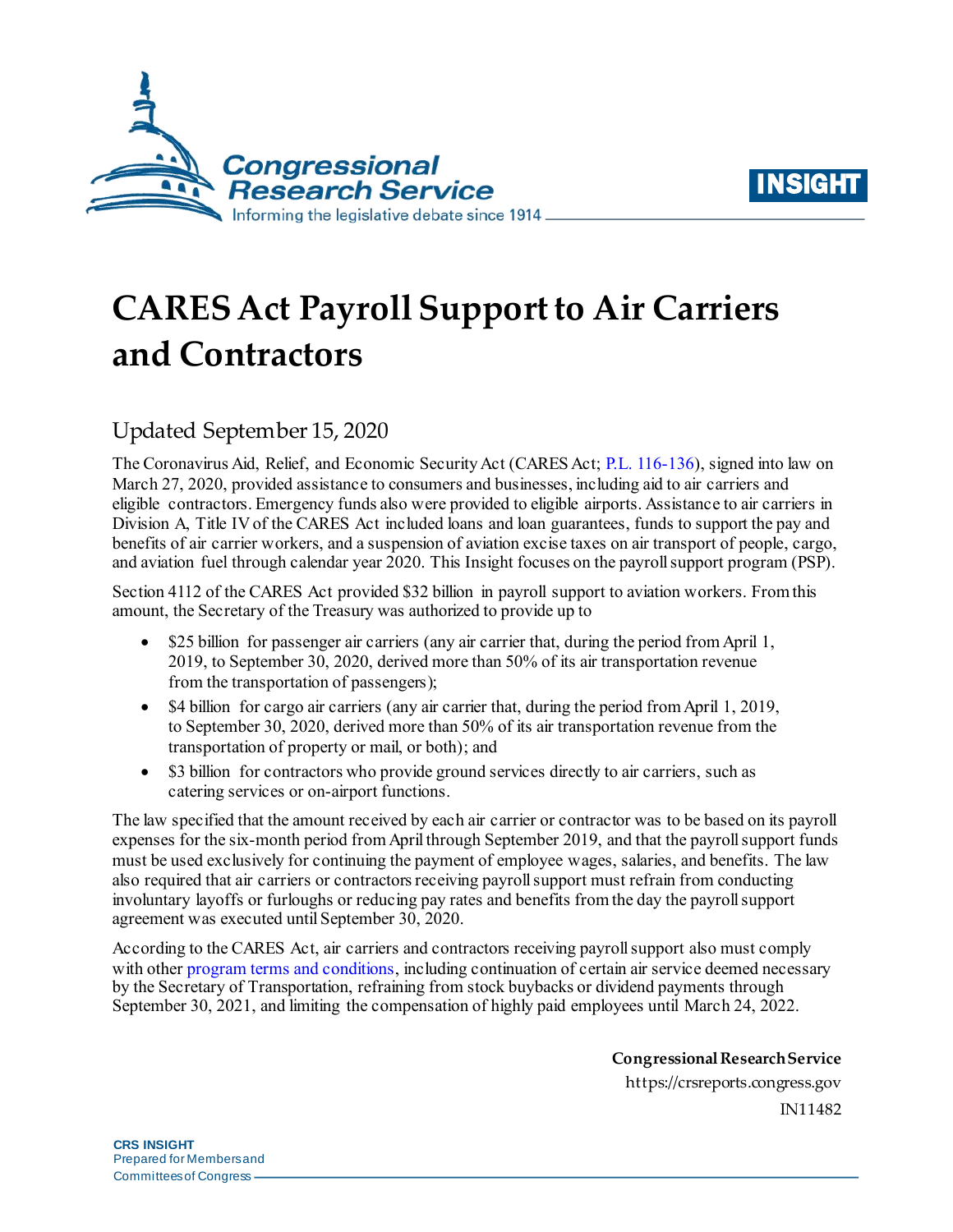Administered by the U.S. Treasury, PSP has generated considerable interest from airlines and contractors. Treasur[y data](https://home.treasury.gov/policy-issues/cares/preserving-jobs-for-american-industry/payroll-support-program-payments) show that, by early September 2020, more than \$27 billion in payroll support had been approved for disbursement to 595 recipients, including 343 passenger airlines, 36 cargo carriers, and 216 contractors.

Although Treasury set April 27, 2020, as the deadline for PSP [applications,](https://home.treasury.gov/system/files/136/Payroll-Support-Procedures-Form-FINAL.pdf) it agreed to accept and consider applications beyond the deadline, subject to the availability of funds[. Program data](https://home.treasury.gov/policy-issues/cares/preserving-jobs-for-american-industry/payroll-support-program-payments) indicate that Treasury accepted and approved applications in the months after the original deadline, as shown in **[Table](#page-1-0)  [1](#page-1-0)**.

<span id="page-1-0"></span>

| (As of September 3, 2020)      |                           |                       |                    |                  |
|--------------------------------|---------------------------|-----------------------|--------------------|------------------|
|                                | <b>Passenger Airlines</b> | <b>Cargo Airlines</b> | <b>Contractors</b> | Total            |
| I <sup>st</sup> Agreement Date | 04/20/2020                | 05/08/2020            | 05/15/2020         | N/A              |
| Number of Recipients           | 343                       | 36                    | 216                | 595              |
| <b>PSP Amount</b>              | \$24,262,454,538          | \$664,914,086         | \$2,368,471,923    | \$27,295,840,547 |

#### **Table 1. CARES Act Payroll Support Program (PSP)**

**Source:** CRS analysis of [U.S. Treasury CARES Act Payroll Support Program data](https://home.treasury.gov/policy-issues/cares/preserving-jobs-for-american-industry/payroll-support-program-payments) (as viewed on September 14, 2020).

Treasury data indicate that the first group of agreements was reached with a number of passenger airlines on April 20, 2020, and about 74% of the passenger airlines payroll agreements occurred in April and May. The first batch of agreements with cargo airlines was reached on May 8, 2020, followed by contractors in mid-May (**[Table 1](#page-1-0)**). Contractors' payroll support agreements were disbursed relatively evenly in May, June, and July. The timing of PSP agreements suggests that passenger airlines were the first group affected by the abrupt drop in air travel as a result of the COVID pandemic, followed by aviation contractors downstream.Air cargo carriers have been less affected.

The data also indicate that, as of September 3, 2020, about 97% of the \$25 billion appropriated for payroll support to passenger airlines was committed, compared with nearly 79% of the \$3 billion for contractors, and about 17% of the \$4 billion for cargo carriers. This also appears to agree with [reports](https://www.forbes.com/sites/willhorton1/2020/04/21/american-airlines-and-united-fly-more-cargo-flights-than-long-haul-passenger-services/#485703c4be6a) [that](https://www.latimes.com/business/story/2020-03-31/airlines-passengers-cargo-coronavirus-crisis) [cargo](https://www.popularmechanics.com/flight/airlines/a31914424/passenger-airliners-cargo-planes/) [carriers](https://www.nytimes.com/2020/05/25/business/coronavirus-airlines-cargo-passengers.html) have been [faring](https://www.ft.com/content/c84351be-bf98-4831-9e7f-428f9c01f06b) better than passenger airlines.

As one of the PSP requirements prohibits involuntary furloughs or pay-rate reductions through September 2020, many airlines have asked employees to voluntarily take a leave of absence and/or begun to offer voluntary separation packages. [Airlines also](https://www.startribune.com/delta-won-t-furlough-flight-attendants-ground-workers/572417442/) [have warned](https://abcnews.go.com/Politics/united-airlines-furlough-16000-employees/story?id=72771897) employees about possible furloughs in October. Aviation union groups have been [advocating for](https://www.reuters.com/article/us-health-coronavirus-aviation/u-s-aviation-unions-ask-congress-for-another-32-billion-bailout-idUSKBN23W3IZ) [more](https://thehill.com/policy/transportation/aviation/504654-aviation-workers-unions-ask-congress-for-another-32-billion-in) [federal aid.](https://www.startribune.com/airlines-unions-running-out-of-time-to-get-more-federal-aid/572374472/)

However, September 30, 2020, is not the date that the payroll support benefit expires. There is no deadline for a recipient to expend payroll support funds, as long as they are exclusively for the continuation of employee wages, salaries, and benefits, as stated in a [Treasury document](https://home.treasury.gov/system/files/136/PSP-FAQs-4-20-20.pdf). Since many payroll support agreements were approved and executed in May, June, July, or later, many recipients (employers) are likely to have funds available for payroll support beyond September 30, 2020. Meanwhile, airlines have been accessing additional capital in private markets.

PSP has helped airlines and contractors to temporarily avert mass layoffs and furloughs due to the unprecedented drop in business. The number of passengers on U.S. airlines in April 2020 wa[s 96% lower](https://www.bts.gov/newsroom/us-airline-june-2020-passengers-decrease-80-june-2019-rise-93-may-2020-preliminary) than in the same month in 2019. The number of U.S. airline passengers in early September 202[0 remains](https://www.airlines.org/dataset/impact-of-covid19-data-updates/) [at about 65% lower than the 2019 level,](https://www.airlines.org/dataset/impact-of-covid19-data-updates/) and air travel is [not expected to fully recover to pre-pandemic](https://www.airlines.org/dataset/impact-of-covid19-data-updates/)  [level for years.](https://www.airlines.org/dataset/impact-of-covid19-data-updates/) Congress could consider augmenting, extending, or reallocating undistributed PSP funds to passenger carriers that need more assistance. However, without immediate and significant improvement in passenger traffic, airlines may not have sufficient business to sustain current employment